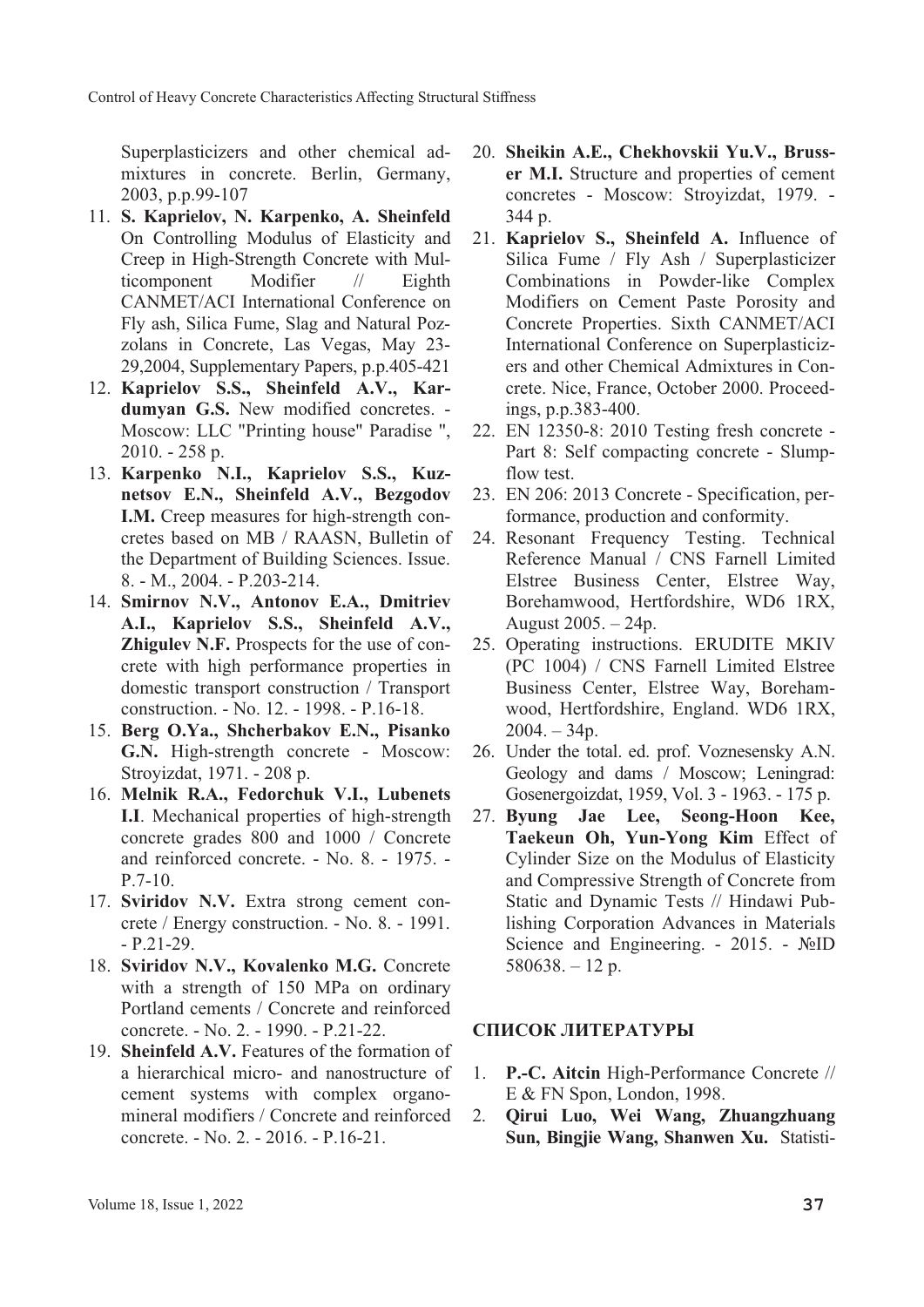cal analysis of mesoscopic concrete with random elastic modulus // Journal of Building Engineering. - 2021. -  $\mathcal{N}$ <sup>0</sup>101850. - C. 1-15.

- 3. Yuevi Gao, Chuanlin Hu, Yamei Zhang, **Zongjin Li, Jinlong Pan.** Investigation on microstructure and microstructural elastic properties of mortar incorporating fly ash // Cement and Concrete Composites. - 2017. - NΩ6958-9465(17)30848-X. - C. 1-30.
- 4. Meenakshi Sharma, Shashank Bishnoi Influence of properties of interfacial transition zone on elastic modulus of concrete: Evidence from micromechanical modelling // Construction and Building Materials. -  $2020. - N<sub>2</sub>1183814. - C. 1-11.$
- 5. **Qinghe Wang, Zhe Li, Yuzhuo Zhang, Huan Zhang, Mei Zhou, Yanfeng Fang** Influence of coarse coal gangue aggregates on elastic modulus and drying shrinkage behaviour of concrete // Journal of Building Engineering. - 2020. -  $\mathcal{N}$ . 101748. - C. 1-12.
- 6. **Nayara S. Klein, Lauri A. Lenz, Welling**ton Mazer Influence of the granular skeleton packing density on the static elastic modulus of conventional concretes // Construction and Building Materials. - 2020. -  $N<sub>2</sub>118086. - C. 1-8.$
- 7. **Hans Beushausen, Thomas Dittmer** The influence of aggregate type on the strength and elastic modulus of high strength concrete // Construction and Building Materials. - 2015. - No. 132-139. - C. 132-139.
- 8. **H. Beshr, A.A. Almusallam, M. Maslehuddin** Effect of coarse aggregate quality on the mechanical properties of high strength concrete // Construction and Building Materials. - 2003. - №97-103. - С. 97-103.
- 9. F.P. Zhou, F.D. Lydon and B.I.G. Barr Effect of coarse aggregate quality on the mechanical properties of high strength concrete // Cement and Concrete Research. - 1995. - №177-186. - С. 177-186.
- 10. S. Kaprielov, N. Karpenko, A. Sheinfeld, **E. Kouznetsov** Influence of multicomponent modifier containing silica fume, fly ash, superplasticizer and air-entraining

agent on structure and deformability of high-strength concrete // Seventh CANMET/ACI International Conference on Superplasticizers and other chemical admixtures in concrete. Berlin, Germany, 2003, p.p.99-107

- 11. S. Kaprielov, N. Karpenko, A. Sheinfeld On Controlling Modulus of Elasticity and Creep in High-Strength Concrete with Multicomponent Modifier // Eighth CANMET/ACI International Conference on Fly ash, Silica Fume, Slag and Natural Pozzolans in Concrete, Las Vegas, May 23- 29,2004, Supplementary Papers, p.p.405-421
- 12. Каприелов С.С., Шейнфельд А.В., Кардумян Г.С. Новые модифицированные бетоны. - М.: ООО «Типография «Парадиз»,  $2010 - 258$  стр.
- 13. Карпенко Н.И., Каприелов С.С., Кузнецов Е.Н., Шейнфельд А.В., Безгодов **И.М.** Меры ползучести высокопрочных бетонов на основе МБ / РААСН, Вестник отделения строительных наук. Вып. 8. -M., 2004. - C.203-214.
- 14. Смирнов Н.В., Антонов Е.А., Дмитриев А.И., Каприелов С.С., Шейнфельд А.В., Жигулев Н.Ф. Перспективы применения бетонов с высокими эксплуатационными свойствами в отечественном транспортном строительстве / Транспортное строительство. - № 12. – 1998. - $C.16-18.$
- 15. **Берг О.Я.,Шербаков Е.Н., Писанко** Г.Н. Высокопрочный бетон - Москва: Стройиздат, 1971. – 208 стр.
- 16. Мельник Р.А., Федорчук В.И., Лубе**неп И.И.** Механические свойства высокопрочных бетонов марок 800 и 1000 / Бетон и железобетон. - №8. - 1975. - С.7-10.
- 17. Свирилов Н.В. Особо прочный цементный бетон / Энергетическое строитель- $CTBO. - N<sub>2</sub>8. - 1991. - C.21-29.$
- 18. Свиридов Н.В., Коваленко М.Г. Бетон прочностью 150 МПа на рядовых порт-